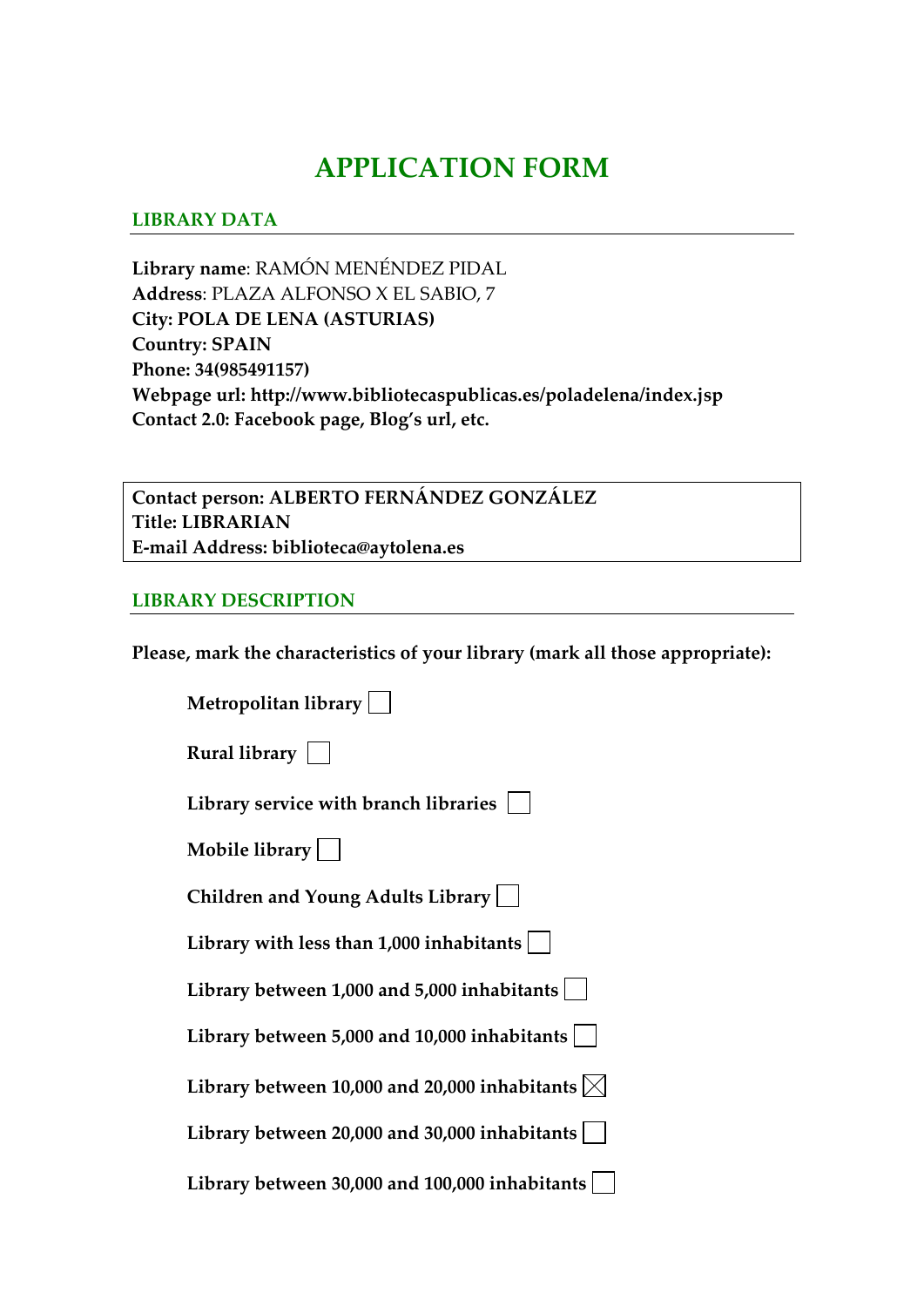**Library between 100,000 and 200,000 inhabitants**

**Library between 200,000 and 500,000 inhabitants**

**Library with more than 500,000 inhabitants**

## **MORE INFORMATION**

**Please, tell us a bit more about your library, pictures are also welcome:** 

**Short description: Loan service, children, youth and adults room; press, audiovisual and computers room.**

**Current library programs: EDUCÁNDONOS program, aimed at children, parents and educators.** 

**Please tell us about the kind of activities you would be interested in doing with your sister library:**

- **‐ Youth and adult courses**
- **‐ Reading promotion**
- **‐ Storytelling**
- **‐ Puppets and theater**

**Languages your staff speaks: ‐ Spanish, French**

**Languages users speak/read: ‐ Spanish, English, French and Italian**